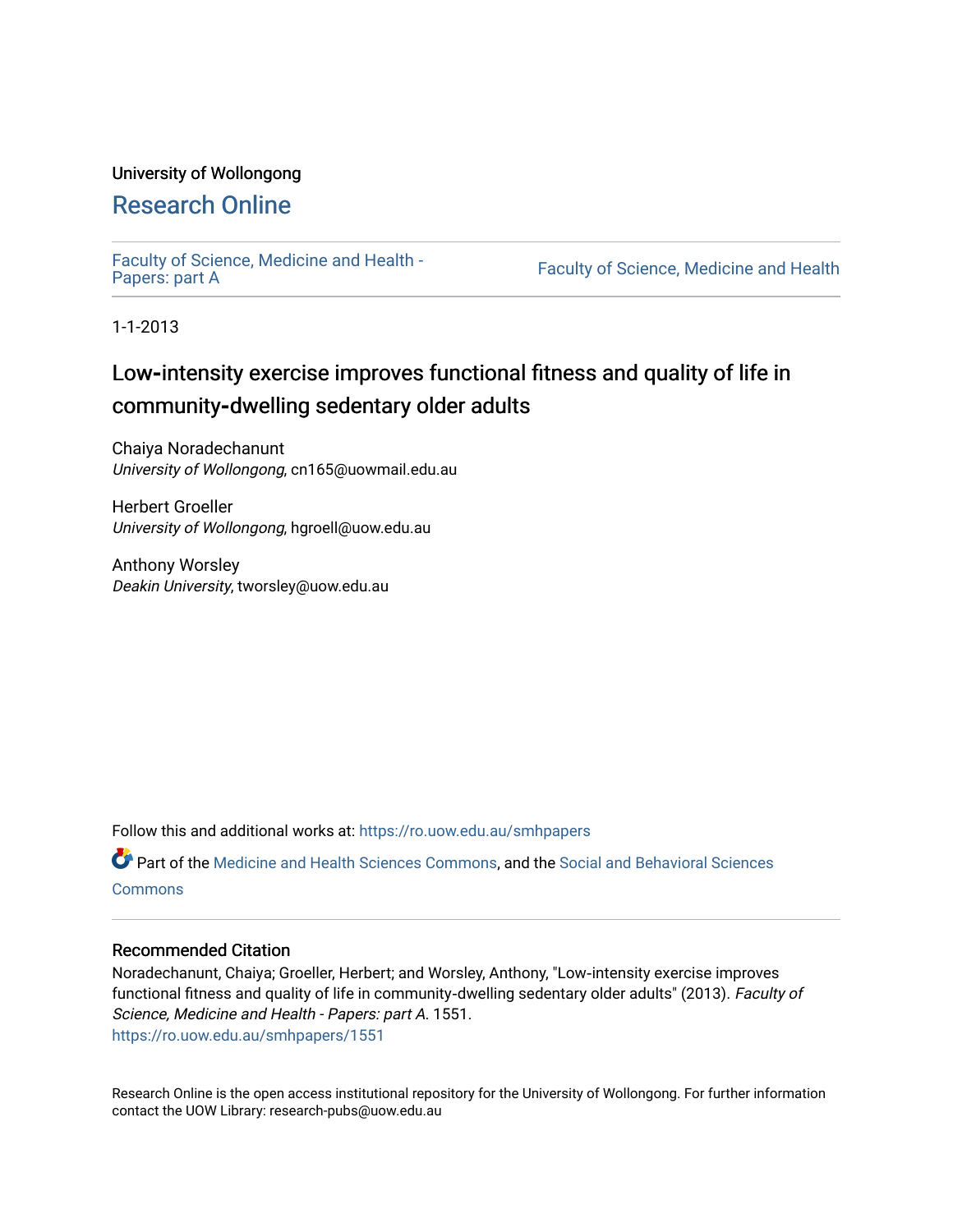### Low-intensity exercise improves functional fitness and quality of life in community**‐**dwelling sedentary older adults

#### Abstract

Abstract of paper that was presented at The 12th National Conference of Emerging Researchers in Ageing.

#### **Disciplines**

Medicine and Health Sciences | Social and Behavioral Sciences

#### Publication Details

Noradechanunt, C., Groeller, H. & Worsley, A. (2013). Low‐intensity exercise improves functional fitness and quality of life in community‐dwelling sedentary older adults. Enabling Active Ageing Conference Proceedings: The 12th National Conference of Emerging Researchers in Ageing (pp. 61-61). Australia: Emerging Researchers in Ageing Australia.